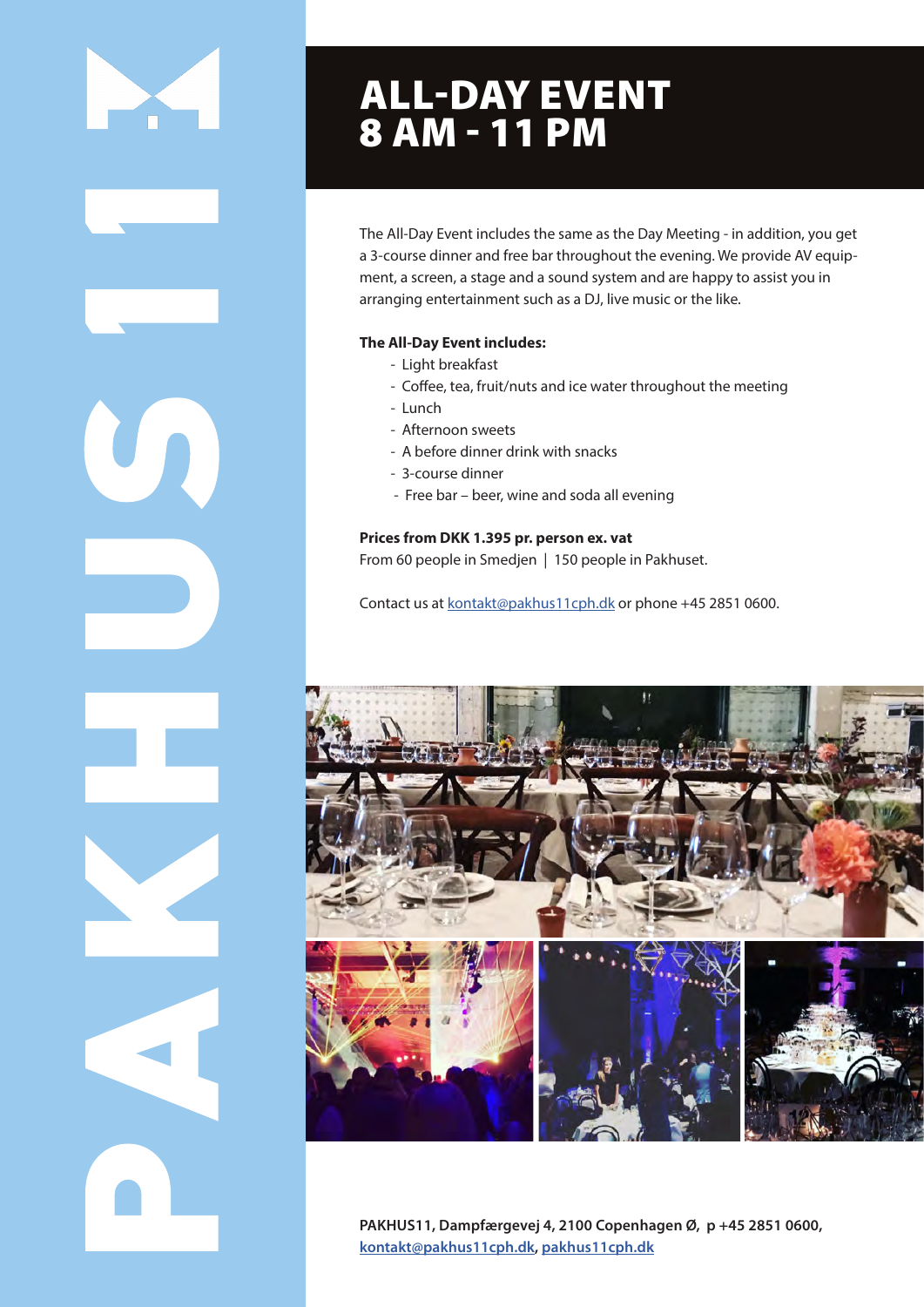

# FACTS PAKHUSET:

HEIGHT SIZE EVENT ROOM LOUNGE AREA

floor-to-ceiling the venue in total length x width length x width 9 m 620 m<sup>2</sup> 28 x 12 m 21 x 13 m

#### **Raw, charming and many possibilities**

PAKHUS11's raw and rustic facilities provide plenty of room for creativity and tailor-made events. Our buildings consist of several units and can accommodate events of all shapes and sizes.

PAKHUS11 offers two facilities: Pakhuset and Smedjen - both have been carefully updated while taking the history of the buildings into consideration. We call it "rustic elegance".

**Pakhuset** accommodates 450 seated or 1,000 standing guests. **Smedjen** A separate building, which with its raw look and a fireplace is a **SHOWARDSHOW SET-UP** great venue for smaller events from 20 - 80 people such as weddings, receptions, birthdays etc. See the following page.

**Pakhuset accommodates 450 seated or 1,000 standing guests:** 



School Chairs for 450 people incl. a stage 6 x 3 meters



Round tables of 8 people i.e. to 120 people incl. a stage 6 x 3 meters



Long tables of 10 people **de lange borde borde borde borde borde** borde borde borde and til 270 personer **Long tables** i.e. 270 people



Round tables of 8 people i.e.160 people

**PAKHUS11, Dampfærgevej 4, 2100 Copenhagen Ø, p +45 2851 0600, kontakt@pakhus11cph.dk, pakhus11cph.dk**